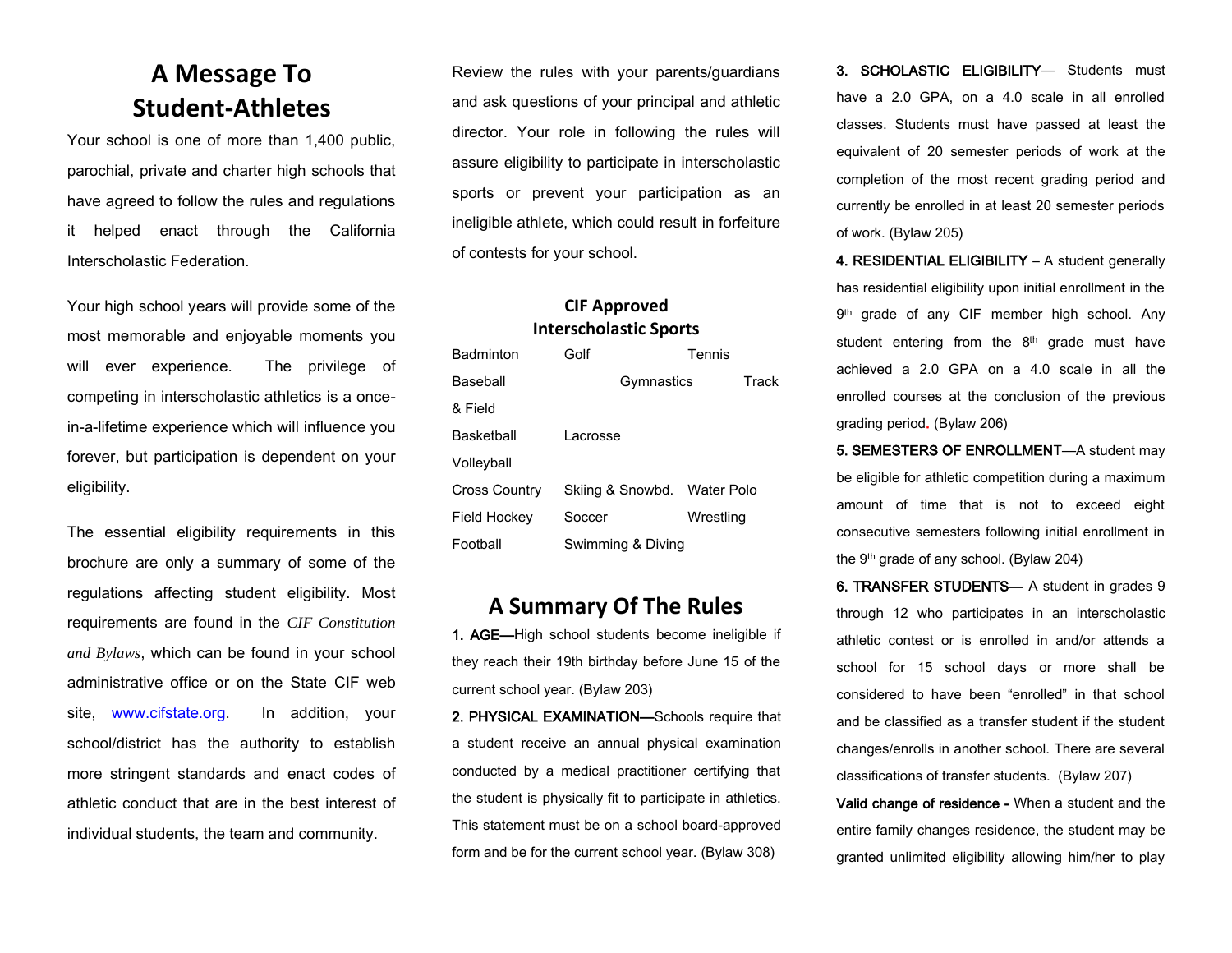all sports at any level at the new school. Other rules do apply; consult your administrator.

Transfer without a valid change of residence - A 9th grade student who is transferring for the 2nd time or any  $10<sup>th</sup>$ ,  $11<sup>th</sup>$  or  $12<sup>th</sup>$  grade student who transfers without a valid change of residence may or may not be granted "Limited Eligibility." Students granted "Limited Eligibility" are limited for one year (from the date of transfer) to non-varsity competition in CIF sports they participated in during the previous 12 calendar months but may participate in varsity competition in all other CIF sports. (Bylaw 207)

One transfer before 10th grade – A new CIF bylaw allows students to transfer one time without a valid change of residence and retain varsity eligibility. This transfer must occur BEFORE the first day of the student's third consecutive semester (typically the first day of the 10th grade). Other rules do apply; consult with your school administrator. For more detailed information, please refer to the back of this brochure. (Bylaw 207)

Students and parents anticipating a change of schools should first seek advice from their high school administration.

 7. UNDUE INFLUENCE/RECRUITING—The use of undue influence by any person directly or indirectly associated with a school to secure or encourage the attendance of a student for

athletic purposes, shall cause the student to become ineligible for a minimum of one year and subject the school to severe sanctions. Also, students may be prohibited from participation when they participated on a nonschool team (i.e., AAU, Club, Travel Ball, Camps) and then transfers to the school that is associated with that non-school team. (Bylaw 510)

#### 8. PARTICPATION ON AN OUTSIDE TEAM —

A student on a high school team becomes ineligible if the student competes in a contest on an "outside" team in the same sport during the student's high school season of sport. The student's school team may also be forced to forfeit contests. Some CIF Sections may have restrictions that include a prohibition of practice with an "outside" team. Please consult with your school administrator prior to participating with a non-school team. (Bylaw 600)

9. PROFESSIONAL TRYOUTS – A student shall become ineligible for CIF competition if he/she participates in a tryout for a professional team in any CIF-approved sport from September 15 to June 15 unless:

(1) His/Her principal has given written approval to a request for such participation from a professional team, AND

(2) The tryout is limited to five students or less. (Bylaw 213D)

CAUTION: Compliance with this bylaw does NOT ensure your eligibility with other athletic organizations, i.e., NCAA, NAIA or other governing bodies.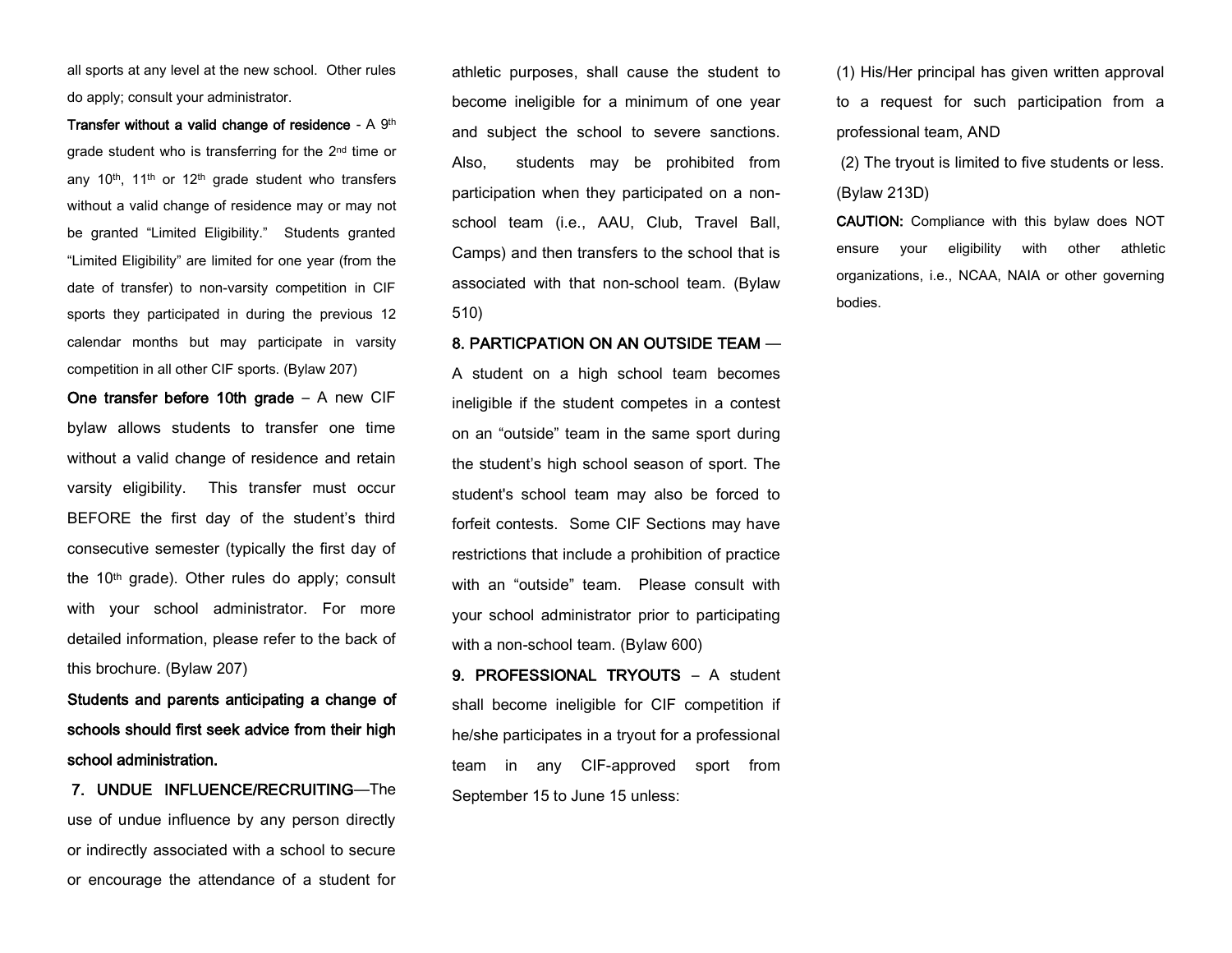### One Transfer before 10th Grade

**Who qualifies?** Any first time  $9<sup>th</sup>$  grade student, who has not attended more than two consecutive semesters since first enrolling in the 9th grade, may change schools and maintain varsity eligibility before the first day of the student's third consecutive semester (typically the first day of  $10<sup>th</sup>$  grade). All other CIF rules apply.

#### **What may keep me from qualifying?**

If you transfer to a new school whose coach worked with your club program; or follow a coach from your former school; or transfer to a new school where a booster, parent, friend or staff member encouraged you to attend, you may not be granted transfer eligibility.

#### **How do I request a transfer?**

First, you must be enrolled in your new school in accordance with its policies. You cannot use false or fraudulent information to get enrolled; if you do, you maybe ineligible for up to 24 months.

Once you are enrolled, the school will help you fill out the State CIF Transfer Form and the State CIF Undue Influence Statement to be sent to the Section Office.

#### **When can I transfer?**

You do not have to finish the year at your school before you transfer. You can transfer anytime before the first day of your third semester (typically the first day of  $10<sup>th</sup>$ grade).

#### **Can I transfer back to my school with eligibility if it doesn't work out for me at the new school?**

You are only allowed one transfer - one time prior to the first day of your 3rd consecutive semester (typically the first day of  $10<sup>th</sup>$  grade). If you transfer back, or transfer to another school, you may have only limited eligibility.

#### **Can I transfer to/from a private school?**

There is no difference between transferring to a private or public school. So long as it is the first and only transfer prior to the first day of your 3rd consecutive semester (typically the first day of  $10<sup>th</sup>$  grade), you may be eligible.

#### **If I have questions, who should I contact?**

You should always talk with an administrator at your current school first. If you need to talk with the new school, you should only talk with the principal. Talking with a coach at the new school may be considered undue influence or recruiting and prevent you from having eligibility.

#### **CIF PHILOSOPHY ON STUDENT ELIGIBILITY FOR INTERSCHOLASTIC ATHLETIC COMPETITION**

The California Interscholastic Federation (CIF), as the governing body of high school athletics, affirms that athletic competition is an important part of the high school experience and that participation in interscholastic athletics is a privilege. The privilege of participation in interscholastic athletics is available to students in public or private schools who meet the democratically established standards of qualification as set forth by the CIF Federated Council. CIF bylaws governing student eligibility are a necessary prerequisite to participation in interscholastic athletics because they:

- A. Keep the focus on athletic participation as a privilege, not a right;
- B. Reinforce the principle that students attend school to receive an education first; athletic participation is secondary;
- C. Protect the opportunities to participate for students who meet the established standards;
- D. Provide a fundamentally fair and equitable framework in which interscholastic athletic competition can take place;
- E. Provide uniform standards for all schools to follow in maintaining athletic competition;
- F. Serve as a deterrent to students who transfer schools for athletic reasons and to individuals who recruit student-athletes;
- G. Serve as a deterrent to students who transfer schools to avoid disciplinary action;
- H. Maintain an ethical relationship between high school athletic programs and others who demonstrate an interest in high school athletes;
- I. Support the Principles of "Pursuing Victory with  $\text{Honor}_{sm}$ "

**CALIFORNIA INTERSCHOLASTIC FEDERATION 4658 Duckhorn Drive Sacramento, CA 95834 Office Phone (916) 239-4477 Fax (916) 239-4478**



## **A Guide For Student-Athletes**

**Your**

## **High**

## **School**

**Eligibility**